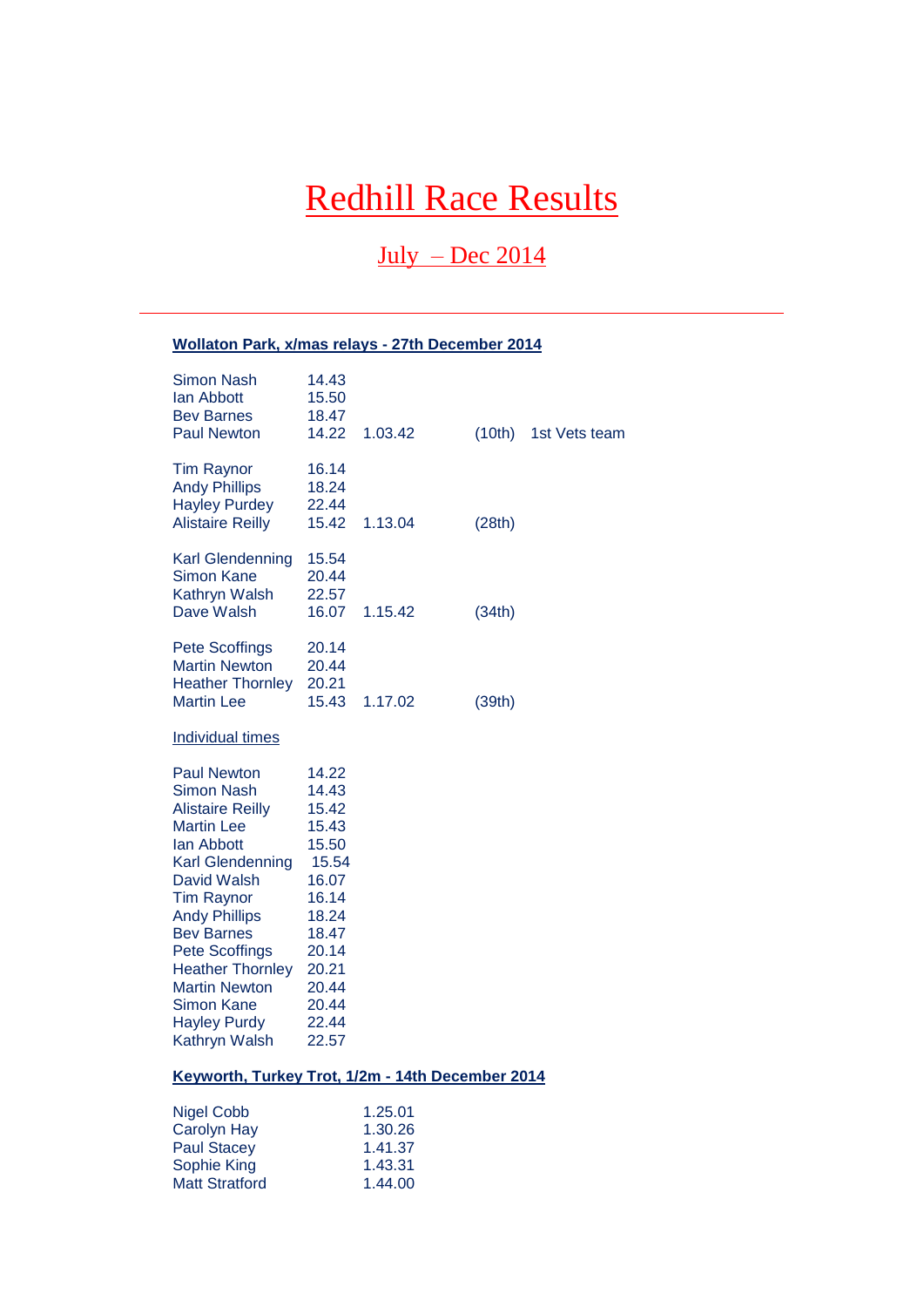| <b>Chris Dwyer</b>  | 1.44.42 |
|---------------------|---------|
| Pete Scoffings      | 1.44.54 |
| <b>Helen Lowe</b>   | 1.48.21 |
| <b>James Curtis</b> | 1.52.07 |
| <b>Michael Horn</b> | 1.56.07 |
| Laura Merryweather  | 1.58.54 |
| <b>Carl Davy</b>    | 2.22.37 |

## **North Midlands Cross Country, Shipley Park - 6 th December 2014**

| 57     | <b>Bev Barnes</b>                    |
|--------|--------------------------------------|
| $\sim$ | والمحاسبين والتتاريب والقواط المالية |

- 66 Heather Thornley
- 77 Laura Merryweather
- 89 Kathryn Walsh

| 44  | <b>Andy Weatherill</b>  | v50 (vet 1) |
|-----|-------------------------|-------------|
| 86  | Simon Nash              | v40 (vet 1) |
| 100 | Pat McNally             | v50 (vet 1) |
| 110 | <b>Martin Lee</b>       |             |
| 115 | <b>Karl Glendenning</b> | v40 (vet 2) |
| 144 | <b>Mark Anslow</b>      | v50 (vet 2) |
| 149 | Dave Walsh              | v50 (vet 2) |
| 162 | lan Abbott              | v40         |
| 170 | Mark Attenborough       | v50         |
| 175 | <b>Paul Stacey</b>      | v50         |
| 187 | <b>Carl Davey</b>       | v50         |
| 204 | <b>Pat McGoven</b>      | v50         |
| 207 | Mike Drury              |             |

#### **Stilton Stumble 24k - 16th Nov 2014**

| <b>Chris Dwyer</b> | 1.58.35 |
|--------------------|---------|
| <b>Bey Barnes</b>  | 2.06.01 |
| Dave Onion         | 2.35.19 |

#### **Stilton Stumble 10k - 16th Nov 2014**

Martin Lee 40.02 pb Hayley Purdy 55.53

#### **Clowne Half Marathon - 23rd November 2014**

| Carolyn Hay         | 1.28.08 (3rd lady overall, 1st F40) |
|---------------------|-------------------------------------|
| <b>Carl Davey</b>   | 1.44.27                             |
| <b>Bev Barnes</b>   | 1.46.59                             |
| <b>Michael Horn</b> | 1.56.56                             |
| Simon Kane          | 2.22.17                             |

## **British & Irish Mastersx/country International, Nottingham - 22nd November 2014**

Men (Vets) aged 55 - 59.

Andrew Wetherill (Running for England) - 28.22 (4th Overall) - 2nd Counter for the England Gold Medal Team

#### **Men's Open 8k - (Masters Inter)**

Simon Nash - 30.35 (23rd Overall)

#### **Heanor Christmas Pudding 10k - 23rd November 2014**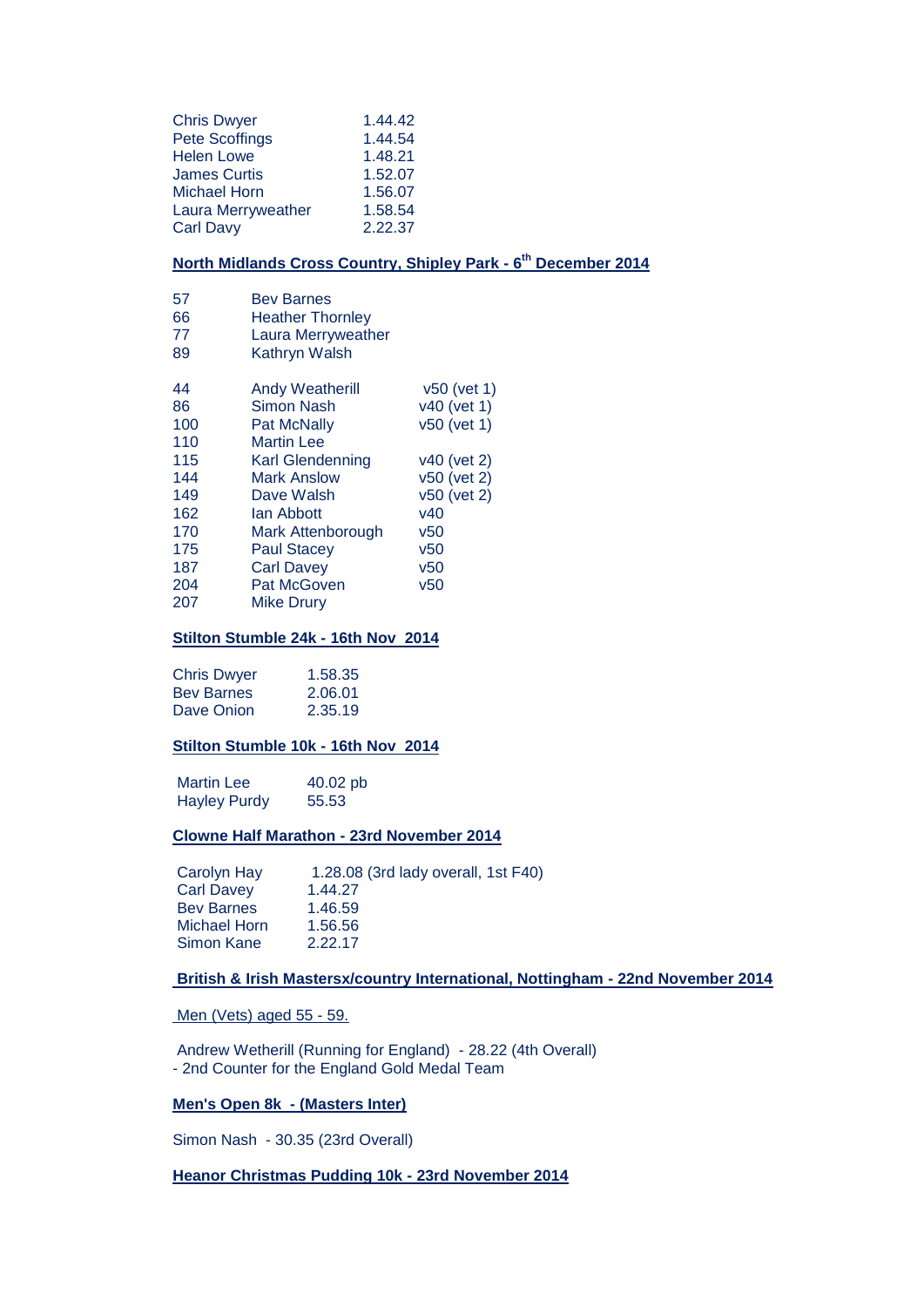| 28  | <b>Mark Davis</b>      | 37:29           |
|-----|------------------------|-----------------|
|     |                        |                 |
| 53  | <b>Joe Parker</b>      | 39:52           |
| 58  | Dave Walsh             | 40:20           |
| 98  | <b>Francesco Lari</b>  | 42:59           |
| 102 | <b>Caroline Norton</b> | 43:13           |
| 115 | <b>Steve Gelderd</b>   | 43:42           |
| 164 | <b>Paul Stacey</b>     | 45:31           |
| 414 | <b>Michelle Flint</b>  | 53:06           |
| 552 | <b>Nigel Daniels</b>   | 57:02 (2nd v70) |
| 678 | Kathryn Walsh          | 60:22           |
|     |                        |                 |

# **East Midlands Cross Country, Holme Pierrepont, Sun 2nd November**

| 4              | <b>Catherine Charlton</b>                      | 18.32 |
|----------------|------------------------------------------------|-------|
| 17             | <b>Michelle Yates</b>                          | 21.44 |
| 33             | Laura Merryweather                             | 23.41 |
| 47             | <b>Wendy Lawson</b>                            | 27.03 |
| $\overline{2}$ | <b>Matt Stratford</b>                          | 32.28 |
| 11             | <b>Mark Davis</b>                              | 34.58 |
| 19             | <b>Pete McNally</b>                            | 36.14 |
| 30             | <b>Ben Wilson</b>                              | 37.26 |
| 33             | <b>Nigel Lever</b>                             | 37.39 |
| 43             | Dave Walsh                                     | 39.01 |
| 46             | <b>Jo Parker</b>                               | 39.33 |
| 49             | <b>Francesco Lari</b>                          | 40.27 |
| 52             | <b>Dave Giles</b>                              | 41,10 |
| 59             | <b>Paul Stacey</b>                             | 42.38 |
| 63             | <b>Carl Davey</b>                              | 43.38 |
| 68             | <b>Gordon Marshall</b>                         | 45.08 |
| 75             | <b>Andy Phillps</b>                            | 46.16 |
| 78             | <b>Nigel Fisher</b>                            | 47.02 |
| 80             | <b>Chris Middleton</b>                         | 47.30 |
| 83             | <b>Jon Morley</b>                              | 48.47 |
| 85             | <b>Arthur Hancock</b>                          | 49.57 |
| 89             | <b>Pete Scoffings</b>                          | 51.56 |
| 90             | <b>Mike Horn</b>                               | 52.09 |
| 93             | <b>Andy Bradley</b>                            | 58.00 |
| 94             | <b>Nigel Daniels</b>                           | 59.44 |
|                | Dovedale Dash, Sunday 2 <sup>nd</sup> November |       |
| 56             | Leigh Stubbs                                   | 33.33 |
| 58             | <b>Simon Nash</b>                              | 33.34 |
| 157            | Paul Newton                                    | 37 NO |

| 58   | Simon Nash           | 33.34   |
|------|----------------------|---------|
| 157  | <b>Paul Newton</b>   | 37.00   |
| 217  | <b>Mark Lee</b>      | 38.43   |
| 447  | <b>Bev Barnes</b>    | 50.54   |
| 613  | <b>Craig Cameron</b> | 1.04.02 |
| 750  | <b>Nick Dixon</b>    | NΤ      |
| 943  | Pete Speakman        | NT      |
| 1054 | P Wood               | NT      |
| 1055 | <b>Hayley Purdy</b>  | NT      |
| 1056 | Paula Argyle         | NT      |
| 1064 | Pete Henley          | NT      |
| 1066 | <b>Mike Drury</b>    | NΤ      |
|      |                      |         |

# **North Midlands Cross Country, Kettering, Sat 8th November**

Bev Barnes 29.31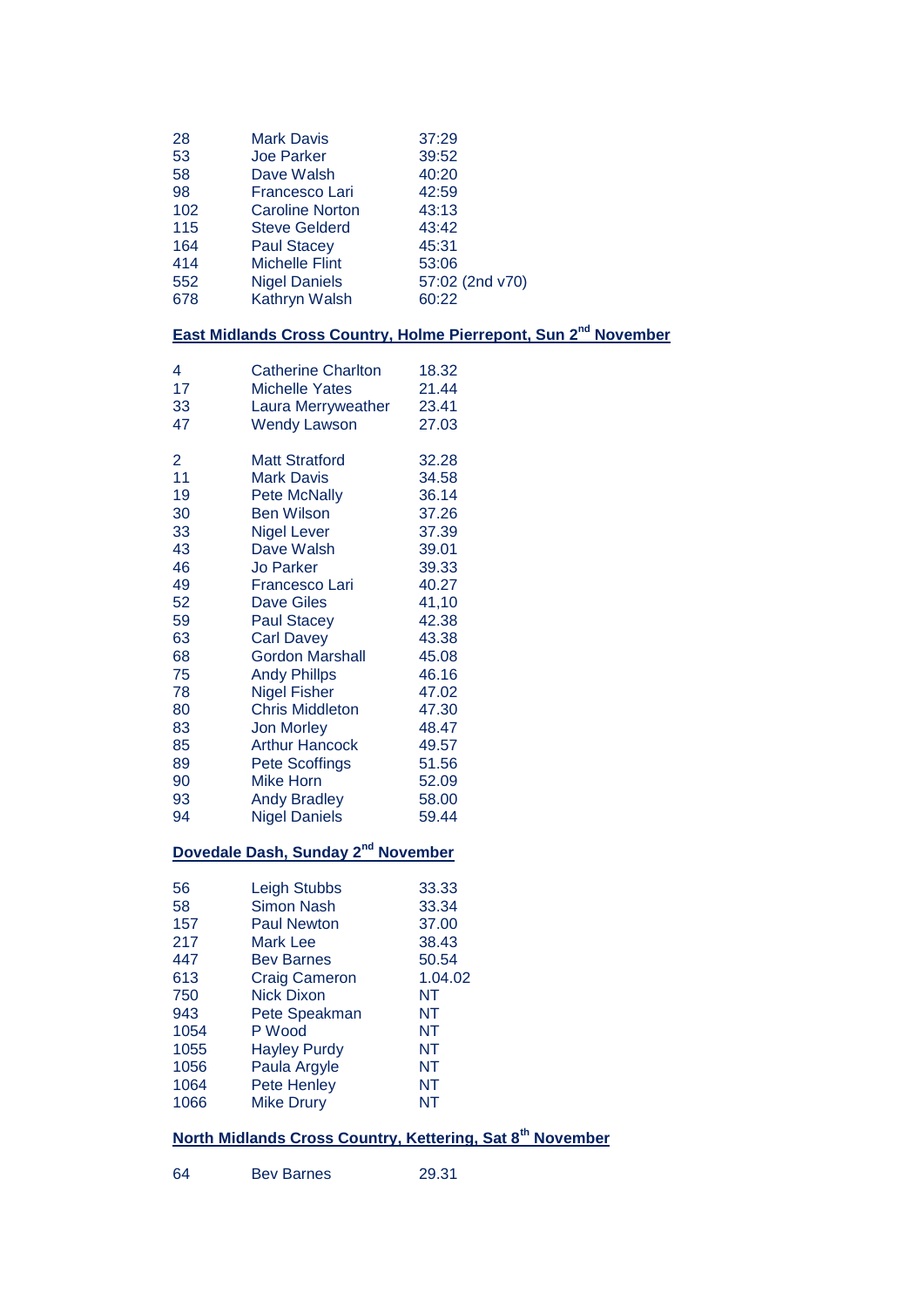| 85  | Laura Merryweather  | 32.13 |
|-----|---------------------|-------|
| 48  | Andy Wetherill (va) | 38.42 |
| 102 | Pete McNally (va)   | 41.27 |
| 156 | Clive Greyson (va)  | 45.06 |
| 171 | lan Abbott (vb)     | 46.46 |
| 186 | Paul Stacey (vb)    | 49.23 |

## **National X/Country Relays, Berry Hill Park, Mansfield (4x5k) - 1st November 2014**

| 100                                                                          |  | <b>Redhill Road Runners 'A'</b>                      |            |  |
|------------------------------------------------------------------------------|--|------------------------------------------------------|------------|--|
| Andy Wetherill<br><b>Nigel Lever</b><br><b>Alastair Reilly</b><br>Simon Nash |  | 0:18:01.35<br>0:19:56.05<br>0:20:04.55<br>0:19:20.30 |            |  |
| 127                                                                          |  | <b>Redhill Road Runners 'B'</b>                      | 1.24.25.95 |  |
| <b>Ben Wilson</b><br><b>Steve Gelderd</b><br>David Walsh<br>Joe Parker       |  | 0:19:44.70<br>0:22:20.45<br>0:21:00.05<br>0:21:20.7  |            |  |

## **Worksop 1/2m, Notts County Champs - 26th October 2014**

Notts Men's County Team 1st (Simon H, Mark, Simon N, Dave, Peter, Martin Lee)

| Simon Hopkinson<br><b>Mark Davis</b>   | 1.21.19<br>1.22.24 | <b>County Champs M50 Silver</b>   |
|----------------------------------------|--------------------|-----------------------------------|
| <b>Simon Nash</b>                      | 1.25.25            |                                   |
| Dave Walsh                             | 1.26.26            |                                   |
| <b>Peter Gillespie</b>                 | 1.30.42            |                                   |
| Carolyn Hay                            | 1.30.57            | County Champs (Silver & F35 Gold) |
| <b>Martin Lee</b>                      | $1.30.52$ (PB)     |                                   |
| <b>John Kelley</b>                     | 1.39.49            |                                   |
| <b>Graham Webster</b>                  | 1.43.05            |                                   |
| Darren Watt                            | 1.47.19            |                                   |
| Amanda English                         | 1.48.29            |                                   |
| <b>Carl Davey</b>                      | 1.51.07            |                                   |
| <b>Mike Drury</b>                      | 1.53.34            |                                   |
| Jonathan Morley                        | 1.54.01            |                                   |
| <b>Heather Thornley</b>                | $1.55.11$ (PB)     |                                   |
| <b>Peter Henley</b>                    | 1.57.24            |                                   |
| <b>Michael Horn</b>                    | 1.58.39            |                                   |
| <b>Nick Dixon</b>                      | 2.01.00            |                                   |
| Dave Onion                             | 2.06.26            |                                   |
| <b>Martyn Newton</b>                   | 2.06.41            |                                   |
| <b>Nigel Daniels</b>                   | 2.09.27            |                                   |
| <b>Hayley Purdy</b>                    | 2.13.24            |                                   |
| Kathryn Walsh                          | 2.16.06            |                                   |
| <b>Brian Moon</b>                      | 2.22.19            |                                   |
| <b>Wendy Lawson</b>                    | 2.26.17            |                                   |
| <b>Valerie Walker</b>                  | 2.26.18            |                                   |
| Leicester Marathon - 26th October 2014 |                    |                                   |
| <b>Andrew Bradley</b>                  | 5.22.56            |                                   |
| Leicester 1/2m - 26th October 2014     |                    |                                   |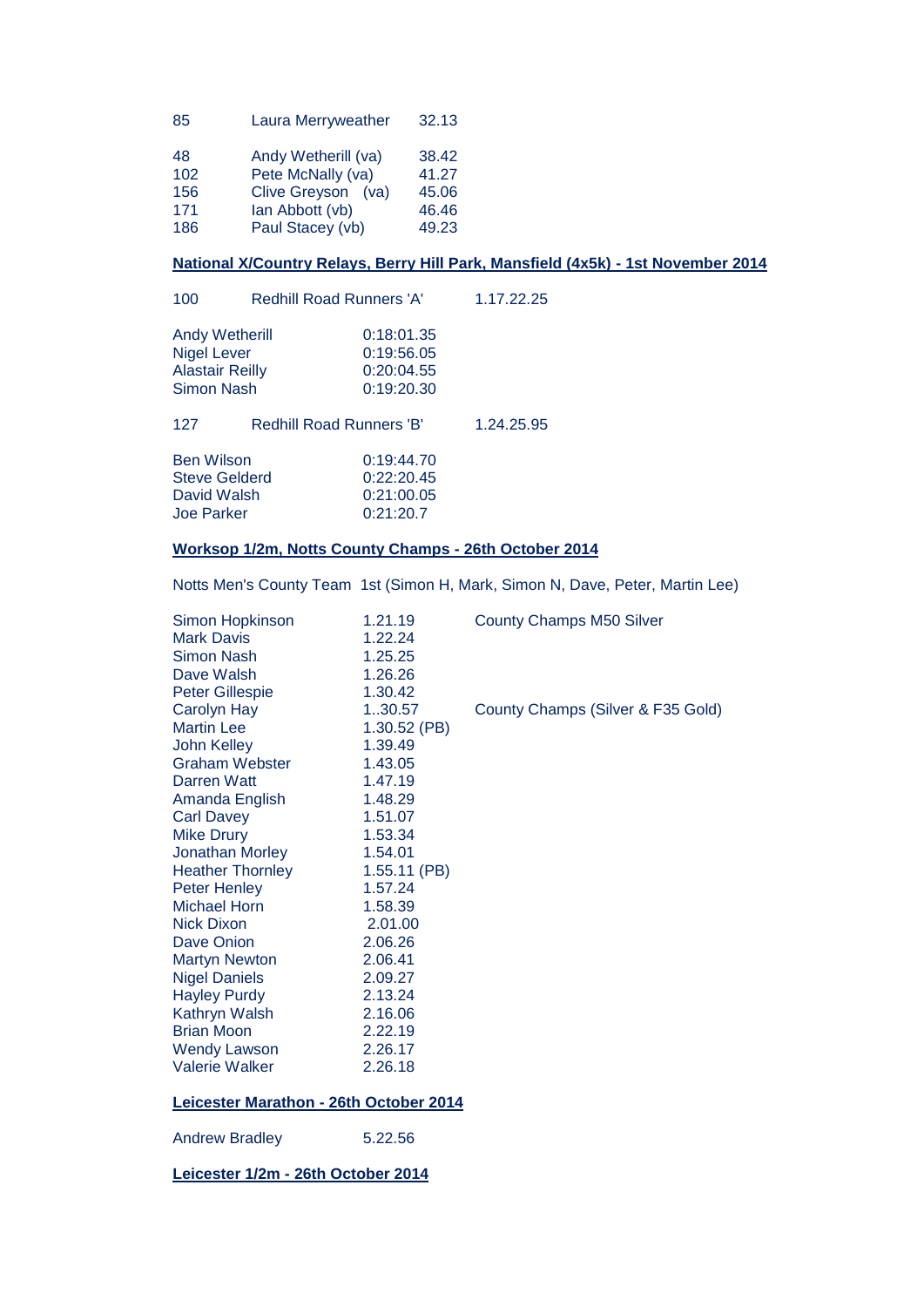Ian Hardstaff 1.38.48

## **Birmingham 1/2m - 19th October 2014**

Joe Parker 1.39.17

## **Wirksworth Undulator, 8.4m, fell - 18th October 2014**

Dave Walsh 73.59 (2nd M50)

## **Broxtowe duathlon - 12th October 2014**

|                      | 4K    | 14k   | 2k   | Total   |
|----------------------|-------|-------|------|---------|
|                      | run   | bike  | run  |         |
| <b>Steve Gelderd</b> | 18.16 | 36.24 | 9.35 | 1.05.44 |

# **North Midlands Cross Country, Markeaton Park, Derby - 11th October 2014**

| 83<br>94<br>104<br>118 | Bev Barnes (S)<br>Jo Stocks (S)<br>Laura Merryweather (S)<br>Kathryn Walsh |
|------------------------|----------------------------------------------------------------------------|
| 40                     | Matt Stratford (S)                                                         |
| 45                     | Andy Weatherill (VA)                                                       |
| 79                     | Andy Tarry (VA)                                                            |
| 106                    | Simon Nash (VA)                                                            |
| 142                    | Pete McNally (S)                                                           |
| 145                    | Dave Walsh (S)                                                             |
| 156                    | Francesco Lari (S)                                                         |
| 160                    | Michael Stephenson (S)                                                     |
| 168                    | David Giles (VB)                                                           |
| 175                    | lan Abbot (VB)                                                             |
| 180                    | Clive Greyson (VB)                                                         |
| 222                    | <b>Paul Stacey</b>                                                         |
| 237                    | <b>Jon Morley</b>                                                          |
| 238                    | <b>Nick Dixon</b>                                                          |
|                        |                                                                            |

## **Shelton Striders 10k – 5 th October 2014**

Mike Monks 53:21

## **Curber Commotion 9m 403m fell – 5 th October 2014**

Dave Walsh 1:15:18<br>Kathryn Walsh 1:52:58 Kathryn Walsh

**Central Park, 1/2m - 5th October 2014**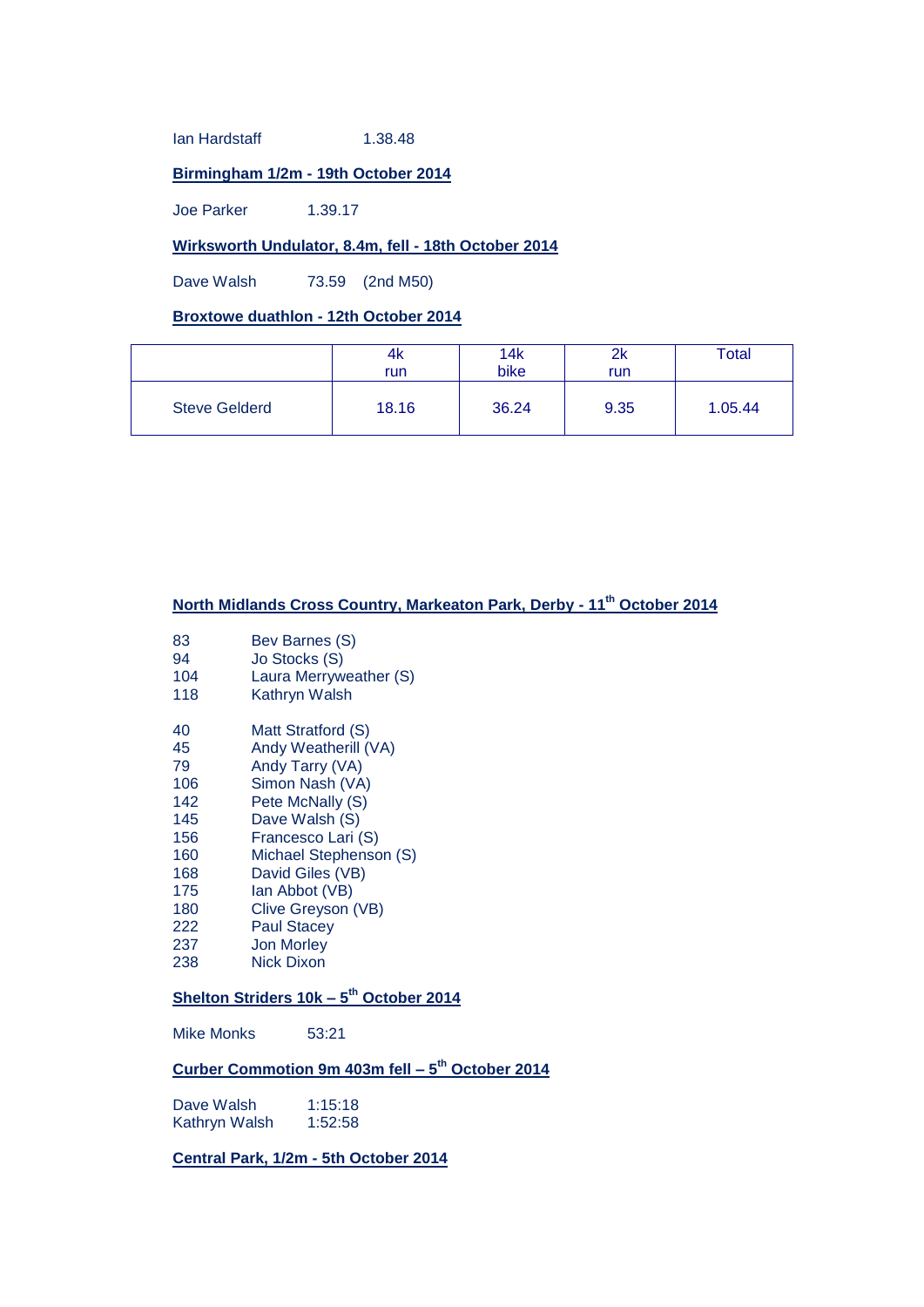Paul Stacey 1.42.06

## **Goose Fair Gallop, 10k - 5th October 2014**

Steve Gelderd 43.18

#### **Mablethorpe marathon/half marathon - 5th October 2014**

Marathon

Chris Middleton 3.57.34

#### 1/2 marathon

| <b>Bey Barnes</b>    | 1.45.06 |
|----------------------|---------|
| <b>Craig Cameron</b> | 1.56.20 |
| Dave Onion           | 2.04.09 |

#### **Double or Quits, 5m/10m - 31st August 2014**

#### 10 miles

| lan Abbott          | 1.14.29           |
|---------------------|-------------------|
| <b>Bev Barnes</b>   | 1.22.07 (1st F50) |
| Laura Merry Weather | 1.30.28           |

#### **Robinhood marathon/half marathon - 28th September 2014**

#### **Marathon**

| <b>Mark Davis</b>       | $-3.01.34$ |
|-------------------------|------------|
| lan Beckingham          | $-3.17.52$ |
| <b>Peter Gillespie</b>  | $-3.21.22$ |
| <b>Karl Glendenning</b> | $-3.41.08$ |
| <b>Jo Stocks</b>        | $-4.20.08$ |

#### Half Marathon

| Simon Hopkinson                    | - 1.22.10           |
|------------------------------------|---------------------|
| Simon Nash                         | - 1.24.19           |
| Francesco Lari                     | $-1.31.57$          |
| Elsie Roberts                      | - 1.32.03           |
| <b>Barbara Stevens</b>             | - 1.38.55 (1st F55) |
| Christopher Dwyer - 1.41.32        |                     |
| <b>Tony Curtis</b>                 | - 1.44.13           |
| lan Abbott                         | - 1.45.47           |
| <b>Graham Webster</b>              | - 1.45.22           |
| <b>Paul Barrett</b>                | - 1.47.49           |
| <b>Bev Barnes</b>                  | $-1.48.53$          |
| Jason Stansfield                   | - 1.53.12           |
| <b>Andrew Byrne</b>                | - 1.52.27           |
| <b>Darren Watt</b>                 | - 1.54.02           |
| Laura Merry-weather - 1.55.58 (PB) |                     |
| Michelle Flint                     | - 1.56.46           |
| <b>Jonathan Morley</b>             | - 1.56.32           |
| Mike Drury                         | - 1.57.34           |
| <b>Craig Cameron</b>               | $-1.58.54$          |
| <b>Patrick McGovern</b>            | $-1.59.06$          |
| Sarah Bull                         | - 1.59.12           |
|                                    |                     |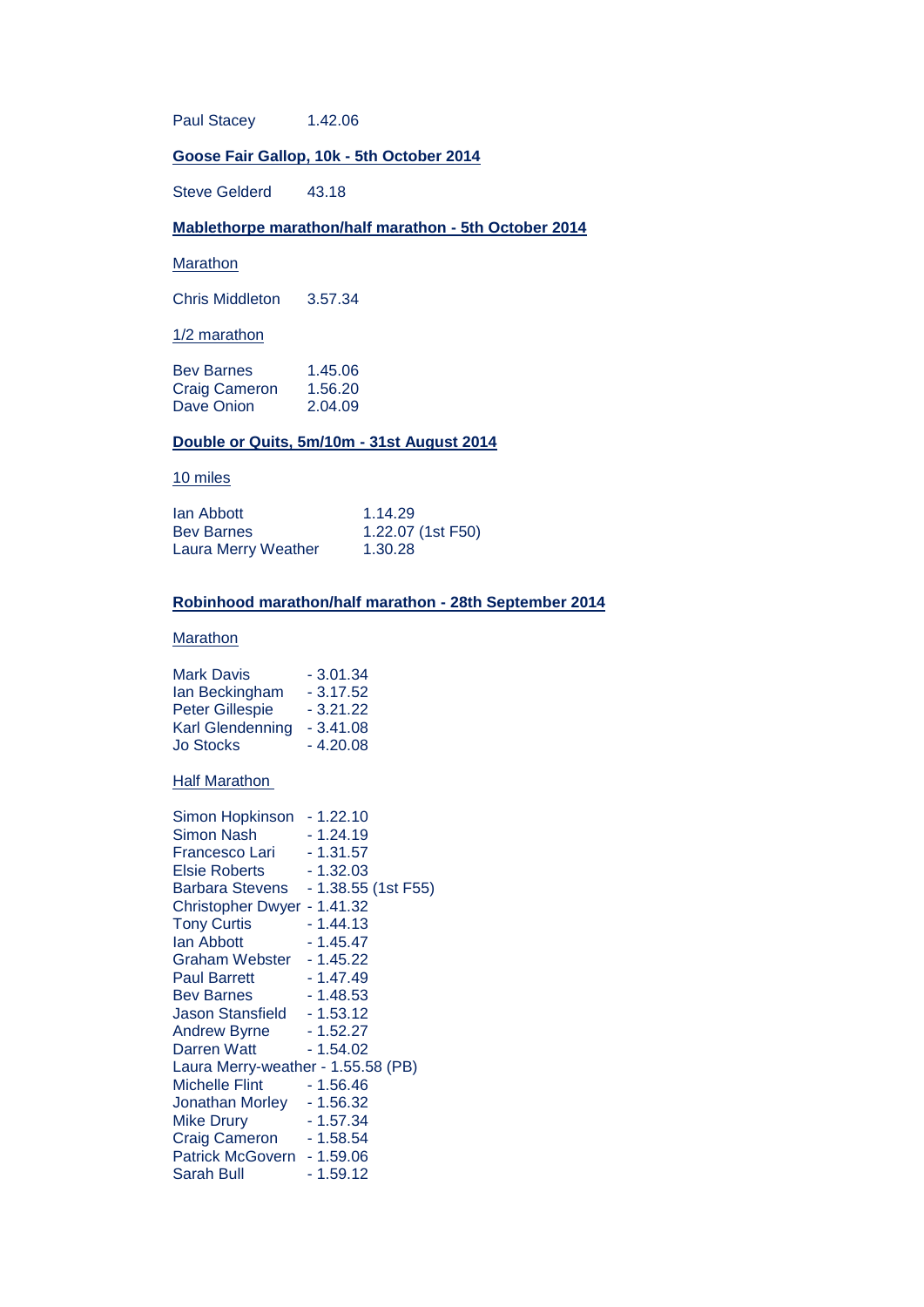| <b>Paul Stacey</b>      | $-1.59.12$ |
|-------------------------|------------|
| <b>Simon Kane</b>       | $-2.02.50$ |
| <b>Dave Onion</b>       | $-2.04.19$ |
| <b>Richard Wheatley</b> | $-2.07.42$ |
| <b>Michael Horn</b>     | $-2.09.03$ |
| <b>Jane Wheatley</b>    | $-2.08.57$ |
| <b>Martyn Newton</b>    | $-2.08.33$ |
| <b>Mark Taylor</b>      | $-2.09.03$ |
| <b>Wendy Lawson</b>     | $-2.16.03$ |
| Kathryn Walsh           | $-2.20.59$ |
| <b>Marion Hillis</b>    | $-2.25.58$ |
| Nick Dixon              | $-2.29.28$ |

#### **Regents Park Summer 10k - 7th September 2014**

Alan Green 46.10

#### **Southwell swine 10m / 5m - 24th August 2014**

#### 10 mile

| David Walsh          | 1.19.00              |
|----------------------|----------------------|
| Carolyn Hay          | $1.19.30 - 2nd$ Lady |
| <b>Carl Davey</b>    | 1.30.43              |
| <b>Kathryn Walsh</b> | 1.57.12              |

#### 5 Mile

| <b>Martin Lee</b>     | 38.13              |
|-----------------------|--------------------|
| Steve Gelderd         | 41.53 - 1st Vet 40 |
| Suzanne Hawkins 53.46 |                    |
| Dennis Reeson         | 57.25              |
| <b>Hayley Purdy</b>   | 1.01.23            |

## **Breaston, 4m - 30th July 2014**

Nigel Fisher 30.19<br>Dennis Reeson 35.34 Dennis Reeson

#### **Belper 30k - 17th August 2014**

33 Mark Davis 2.24.05

#### **Teversal summer league - 13th August 2014**

**Redhills Senior men win Notts Road race title! Redhill Lady Vets win Team Bronze!**

#### **Andy Wethrill wins M50 Gold Simon Nash wins M40 Silver**

- 11 Elsie Roberts
- 24 Barbara Stevens<br>39 Natalie Wilson
- Natalie Wilson
- 43 Helen Lowe
- 48 Bev Barnes
- 58 Amanda English
- 65 Laura Merry-weather<br>72 Jo Stocks
- 72 Jo Stocks
- **Kathryn Walsh**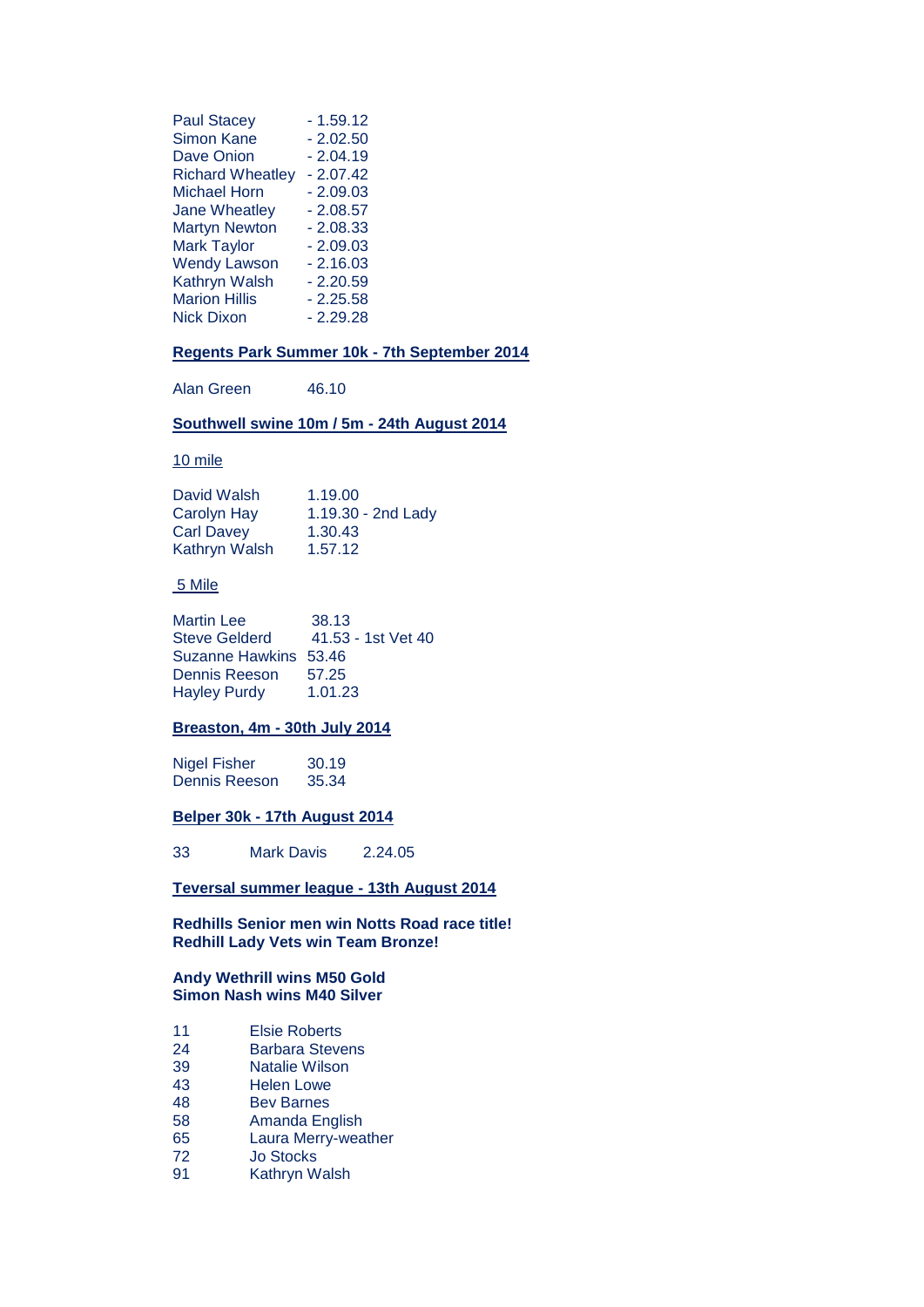| 95  | <b>Haley Purdy</b>    |
|-----|-----------------------|
| 107 | Zoe Rose-Higgins      |
| 9   | Matt Stratford        |
| 16  | <b>Leigh Stubbs</b>   |
| 20  | <b>Andy Wetherill</b> |
| 21  | <b>Mark Davis</b>     |
| 22  | Simon Nash            |
| 38  | lan Beckingham        |
| 64  | Dave Walsh            |
| 73  | Pete Clayton          |
| 81  | lan Abbott            |
| 83  | <b>Pete Gillespie</b> |
| 88  | <b>Clive Greyson</b>  |
| 92  | <b>Martin Lee</b>     |
| 105 | Mark Attenborough     |
| 116 | <b>Paul Stacey</b>    |
| 120 | Carl Davey            |
| 140 | <b>Nigel Fisher</b>   |
| 141 | <b>Alex Eustace</b>   |
| 151 | <b>Keith Palmer</b>   |
| 155 | Pete Henley           |
| 157 | <b>Jon Morley</b>     |
| 160 | <b>Mark Tomlinson</b> |
| 167 | <b>Tim Cunnington</b> |
| 169 | Nick Dixon            |
| 174 | <b>Martin Newton</b>  |
| 180 | Simon Kane            |
| 185 | Michael Horn          |
| 186 | <b>Arthur Hancock</b> |
| 189 | <b>Nigel Daniels</b>  |
| 190 | <b>Geoff Jackson</b>  |

# **Worksop summer league - 16th July 2014**

| 28 Barbara Stevens          | 35:09          |
|-----------------------------|----------------|
| 39 Helen Lowe               | 37:01          |
| 46 Michelle Butler          | 37:56          |
| 51 Bev Barnes               | 38:35          |
| 56 Jo Stocks                | 39:47          |
| 59 Amanda English           | 40:04          |
| 76 Laura Merryweather 41:25 |                |
| 97 Wendy Lawson             |                |
| 103 Kathryn Walsh           | 44:32<br>46:23 |
| 106 Haley Purdey            | 47:40          |
| 14 Simon Nash               | 28:17          |
| 21 Leigh Stubbs             | 28:35          |
| 22 Mark Davis               | 28:36          |
| 29 Andy Wetherill           | 28:36<br>28:59 |
| 49 Ben Wilson               | 30:14          |
| 54 Ian Beckingham           | 30:31          |
| <b>73 Martin Lee</b>        | 31:51          |
| <b>78 Peter Clayton</b>     | 32:02          |
| <b>79 Stan Pascoe</b>       | 32:03          |
| 83 Dave Walsh               | 32:16          |
| 106 Clive Greyson           | 33:32          |
| 125 Dave Giles              | 34:52          |
| 137 Paul Stacey             | 35:50          |
| 140 Carl Davey              | 36:07          |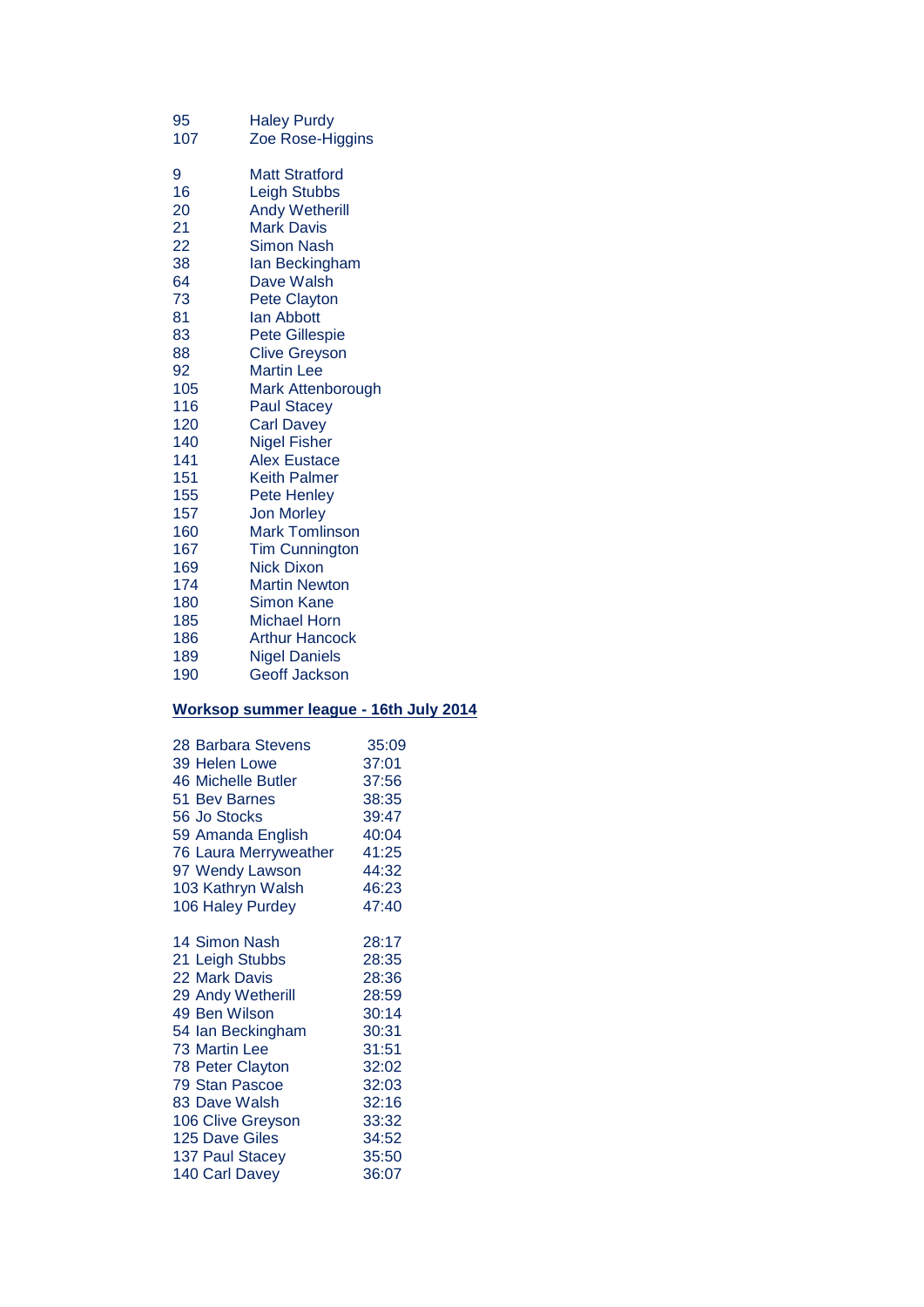| 165 Chris Middleton | 38:04 |
|---------------------|-------|
| 168 Keith Palmer    | 38:08 |
| 174 Jon Morley      | 38:40 |
| 180 Mark Tomlinson  | 39:48 |
| 191 Simon Kane      | 41:24 |
| 195 Pat McGovern    | 42:31 |
| 200 Arthur Hancock  | 43:07 |
| 207 Dennis Reeson   | 45:38 |
| 211 Andy Bradley    | 46:43 |
| 213 Brian Moon      | 50:28 |

## **Heckington 10m - 26th July 2014**

| 8   | <b>Mark Davis</b>      | 1:02:42 |
|-----|------------------------|---------|
| 15  | <b>Simon Nash</b>      | 1:05:19 |
| 27  | Francesco Lari         | 1:10:11 |
| 30  | David Walsh            | 1:00:58 |
| 54  | <b>Carl Davey</b>      | 1:18:59 |
| 103 | <b>Jon Morley</b>      | 1:31:28 |
| 114 | <b>Nigel Daniels</b>   | 1:38:01 |
| 139 | <b>Katherine Walsh</b> | 1:51:00 |

## **Jagermiester 10k - 3rd August 2014**

| <b>Steve Gelderd</b>  | 43.42 |
|-----------------------|-------|
| <b>Carl Davey</b>     | 46.55 |
| <b>Bev Barnes</b>     | 48.08 |
| <b>Michelle Yates</b> | 48.45 |
| Mark Widdowson        | 48.56 |
| <b>Wendy Lawson</b>   | 58.28 |
| <b>Dave Onion</b>     | 59.11 |
|                       |       |

## **Newstead Abbey Dash, 5k - 25th July 2014**

| <b>Andy Wetherill</b> | 17.09 |
|-----------------------|-------|
| <b>Simon Nash</b>     | 17.27 |
| Pete Clayton          | 19.21 |
| Dave Walsh            | 19.43 |
| <b>Mike Drury</b>     | 23.34 |
| Laura Merryweather    | 24.49 |
| Amanda English        | 25.10 |
| <b>Michelle Flint</b> | 25.18 |
| <b>Dennis Reeson</b>  | 27.33 |
| Dave Onion            | 27.50 |
| lan Abbott            | 36.56 |
|                       |       |

## **Notts 5m - 23rd July 2014**

| Steve Gelderd                    | 35.12 |
|----------------------------------|-------|
| Barabara Stevens 36.23 (1st F55) |       |

## **Long Eaton 5m - 20th July 2014**

Steve Gelderd 35.00

#### **Colwick 5k, summer series - 16th July 2014**

Steve Gelderd 20.12 (1st M40)

**Bestwood Lake Relays, 1.1m - 7th July 2014**